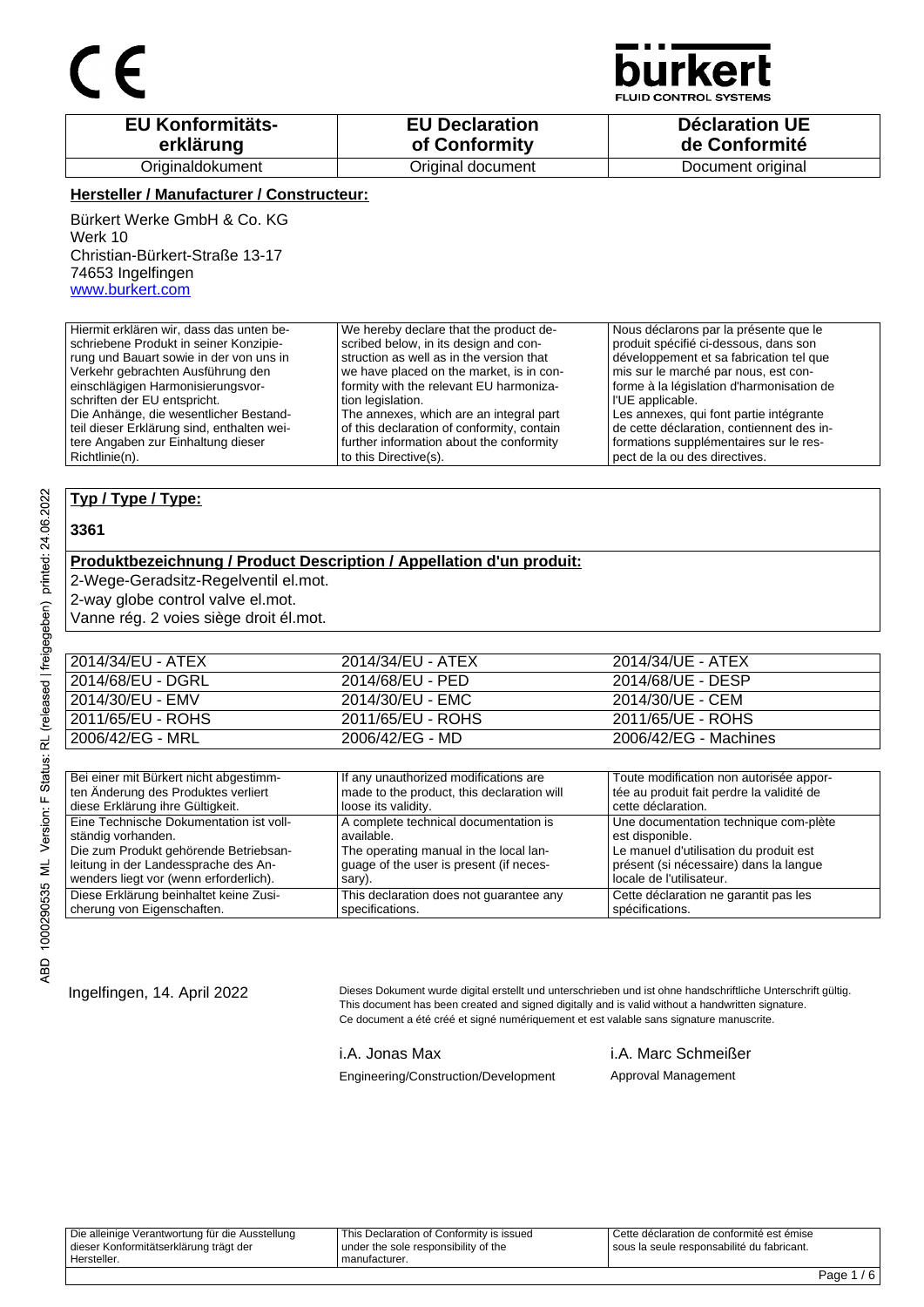



| <b>Anhang ATEX zur</b><br>EU Konformitätserklärung                                                                                                                                                                                                                                                                                                            | <b>Annex ATEX for</b><br><b>EU Declaration of Conformity</b>                                                                                                                                                                                                                                                                              | Annexe ATEX à la<br><b>Déclaration UE de</b>                                                                                                                                                                                                                                                                                            |
|---------------------------------------------------------------------------------------------------------------------------------------------------------------------------------------------------------------------------------------------------------------------------------------------------------------------------------------------------------------|-------------------------------------------------------------------------------------------------------------------------------------------------------------------------------------------------------------------------------------------------------------------------------------------------------------------------------------------|-----------------------------------------------------------------------------------------------------------------------------------------------------------------------------------------------------------------------------------------------------------------------------------------------------------------------------------------|
| Originaldokument                                                                                                                                                                                                                                                                                                                                              | Original document                                                                                                                                                                                                                                                                                                                         | Document original                                                                                                                                                                                                                                                                                                                       |
|                                                                                                                                                                                                                                                                                                                                                               |                                                                                                                                                                                                                                                                                                                                           |                                                                                                                                                                                                                                                                                                                                         |
| 2014/34/EU - ATEX                                                                                                                                                                                                                                                                                                                                             | 2014/34/EU - ATEX                                                                                                                                                                                                                                                                                                                         | 2014/34/UE - ATEX                                                                                                                                                                                                                                                                                                                       |
|                                                                                                                                                                                                                                                                                                                                                               | Reference in the Official Journal of the EU: L 96 dated 29.3.2014                                                                                                                                                                                                                                                                         |                                                                                                                                                                                                                                                                                                                                         |
| Typ / Type / Type (Geräteschlüssel / product specification key / clé de produit):                                                                                                                                                                                                                                                                             |                                                                                                                                                                                                                                                                                                                                           |                                                                                                                                                                                                                                                                                                                                         |
| (1)                                                                                                                                                                                                                                                                                                                                                           |                                                                                                                                                                                                                                                                                                                                           |                                                                                                                                                                                                                                                                                                                                         |
| Variabler Code / Variable code / Variable Code:<br>(1)                                                                                                                                                                                                                                                                                                        | Gilt nur in Verbindung mit / Only valid in combination with / Est uniquement valable en lien avec: PX48                                                                                                                                                                                                                                   |                                                                                                                                                                                                                                                                                                                                         |
| Der oben beschriebene Gegenstand der<br>Erklärung erfüllt die Vorschriften der<br>Richtlinie 2014/34/EU des Europäischen<br>Parlaments und des Rates vom 26. Februar<br>2014 zur Harmonisierung der<br>Rechtsvorschriften der Mitgliedstaaten<br>für Geräte und Schutzsysteme zur be-<br>stimmungsgemäßen Verwendung in ex-<br>plosionsgefährdeten Bereichen. | The object of the declaration described<br>above is in conformity with Directive<br>2014/34/EU of the European Parliament<br>and of the Council of 26 February 2014<br>on the harmonisation of the laws of the<br>Member States relating to equipment<br>and protective systems intended for use<br>in potentially explosive atmospheres. | L'objet de la déclaration décrit ci-dessus<br>est conforme à la directive 2014/34/UE<br>du Parlement européen et du Conseil du<br>26 février 2014 relative à l'harmonisation<br>des législations des États membres<br>concernant les appareils et les systèmes<br>de protection destinés à être utilisés<br>en atmosphères explosibles. |
| Nur gültig in Verbindung mit der EX-<br>Kennzeichnung des Gerätes!                                                                                                                                                                                                                                                                                            | Only valid in combination with the<br>EX-marking of the equipment!                                                                                                                                                                                                                                                                        | Uniquement valable en liaison avec le<br>marquage EX de l'appareil!                                                                                                                                                                                                                                                                     |
| Das Gerät kann eingesetzt werden ge-<br>mäß den auf dem Typschild und in der<br>Betriebsanleitung angegebenen Daten.<br>Die Schutzziele der Niederspannungs-<br>richtlinie 2014/35/EU wurden eingehal-<br>ten.                                                                                                                                                | The device can be used in accordance<br>with the data given on the nameplate<br>and in the operating instructions.<br>The protection objectives of the low<br>Voltage Directive 2014/35/EU are com-<br>plied with.                                                                                                                        | Le dispositif peut être utilisé conformé-<br>ment aux indications de la plaque signa-<br>létique et dans la notice d'utilisation.<br>Les objectifs de sécurité de la Directive<br>Basse Tension 2014/35/UE ont été ob-<br>servés.                                                                                                       |
|                                                                                                                                                                                                                                                                                                                                                               |                                                                                                                                                                                                                                                                                                                                           |                                                                                                                                                                                                                                                                                                                                         |
| Für die Bewertung wurden folgende<br>Normen herangezogen (wenn anwend-<br>bar):                                                                                                                                                                                                                                                                               | For evaluation of the conformity, the<br>following standards were consulted<br>(if applicable):                                                                                                                                                                                                                                           | Pour l'évaluation de la conformité, les<br>normes suivantes ont été utilisées (le<br>cas échéant):                                                                                                                                                                                                                                      |
|                                                                                                                                                                                                                                                                                                                                                               | EN 60079-31:2014, EN 60079-7:2015, EN IEC 60079-0:2018, EN IEC 60079-7:2015+A1:2018                                                                                                                                                                                                                                                       |                                                                                                                                                                                                                                                                                                                                         |
|                                                                                                                                                                                                                                                                                                                                                               |                                                                                                                                                                                                                                                                                                                                           |                                                                                                                                                                                                                                                                                                                                         |
| Das genannte Produkt ist bescheinigt<br>durch die Notifizierte Stelle:                                                                                                                                                                                                                                                                                        | The product is certified by the Notified<br>Body:                                                                                                                                                                                                                                                                                         | Le produit est certifié par l'organisme<br>notifié:                                                                                                                                                                                                                                                                                     |
|                                                                                                                                                                                                                                                                                                                                                               | Name und Anschrift der Notifizierten Stelle:/ Name and Address of the notified body:/ Nom et adresse de l'organisme notifié:                                                                                                                                                                                                              |                                                                                                                                                                                                                                                                                                                                         |
|                                                                                                                                                                                                                                                                                                                                                               | DEKRA EXAM GmbH<br>Dinnendahlstraße 9<br>44809 Bochum, Germany                                                                                                                                                                                                                                                                            |                                                                                                                                                                                                                                                                                                                                         |
| EU-Baumusterprüfbescheinigung Nr.:                                                                                                                                                                                                                                                                                                                            | EU Type Examination Certificate No.:<br>BVS 17 ATEX E 117 X, 19.01.2018                                                                                                                                                                                                                                                                   | Attestation d'examen UE de type Non.:                                                                                                                                                                                                                                                                                                   |

Die Sicherheits- und Einbauhinweise der mitgelieferten Produktdokumentation sind zu beachten The instructions for safety and installation of the enclosed product documentation have to be observed. Les consignes de sécurité et d'installation décrites dans la documentation fournie avec le produit doivent être respectées.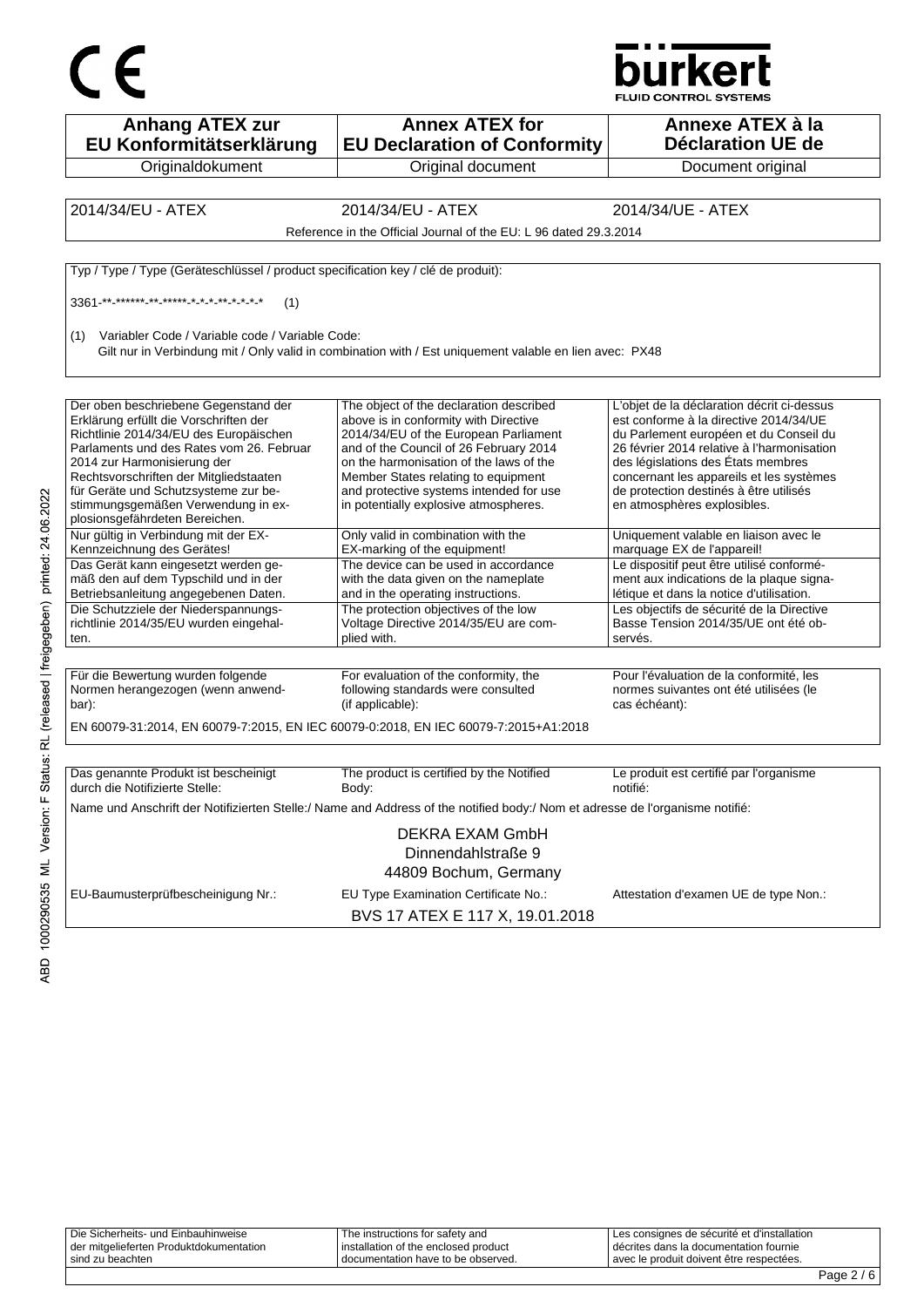# CE

## **burkert**

FLUID CONTROL SYSTEMS

| <b>Anhang DGRL zur</b>                                                                                                                                                                                                                       |                                                                                   |                                                                                                  |                                                                                            |                                                                                                  |                                                                     |
|----------------------------------------------------------------------------------------------------------------------------------------------------------------------------------------------------------------------------------------------|-----------------------------------------------------------------------------------|--------------------------------------------------------------------------------------------------|--------------------------------------------------------------------------------------------|--------------------------------------------------------------------------------------------------|---------------------------------------------------------------------|
|                                                                                                                                                                                                                                              | EU Konformitätserklärung                                                          |                                                                                                  | <b>Annex PED for</b><br><b>EU Declaration of Conformity</b>                                |                                                                                                  | Annexe DESP à la<br>Déclaration UE de                               |
|                                                                                                                                                                                                                                              | Originaldokument                                                                  |                                                                                                  | Original document                                                                          |                                                                                                  | Document original                                                   |
|                                                                                                                                                                                                                                              |                                                                                   |                                                                                                  |                                                                                            |                                                                                                  |                                                                     |
| 2014/68/EU - DGRL                                                                                                                                                                                                                            |                                                                                   | 2014/68/EU - PED                                                                                 |                                                                                            | 2014/68/UE - DESP                                                                                |                                                                     |
|                                                                                                                                                                                                                                              |                                                                                   |                                                                                                  | Reference in the Official Journal of the EU: L 189 dated 27.6.2014                         |                                                                                                  |                                                                     |
|                                                                                                                                                                                                                                              |                                                                                   |                                                                                                  |                                                                                            |                                                                                                  |                                                                     |
| Abweichend zu 2014/68/EU Artikel 1                                                                                                                                                                                                           |                                                                                   | Varying from 2014/68/EU, Article 1 (2)                                                           |                                                                                            | Paragraphe 2 Contrairement à                                                                     |                                                                     |
| Absatz 2 f) werden folgende Angaben                                                                                                                                                                                                          |                                                                                   | (f), the following information shall be                                                          |                                                                                            | 2014/68/UE Article 1, f), les détails sui-                                                       |                                                                     |
| gemacht.                                                                                                                                                                                                                                     |                                                                                   | provided.                                                                                        |                                                                                            | vants ont été fournis.                                                                           |                                                                     |
|                                                                                                                                                                                                                                              |                                                                                   |                                                                                                  |                                                                                            |                                                                                                  |                                                                     |
|                                                                                                                                                                                                                                              | Typ / Type / Type (Geräteschlüssel / product specification key / clé de produit): |                                                                                                  |                                                                                            |                                                                                                  |                                                                     |
| 3361-**-******-**-(1)*-*-*-*-*-*-*-*-*                                                                                                                                                                                                       |                                                                                   |                                                                                                  |                                                                                            |                                                                                                  |                                                                     |
|                                                                                                                                                                                                                                              |                                                                                   |                                                                                                  |                                                                                            |                                                                                                  |                                                                     |
| (1)                                                                                                                                                                                                                                          | Leitungsanschluss (LTA = DN) / port connection / raccord - category I:            |                                                                                                  |                                                                                            |                                                                                                  |                                                                     |
|                                                                                                                                                                                                                                              |                                                                                   |                                                                                                  | DGRL gilt nur, wenn LTA > DN25 / PED valid only for LTA > DN25 / DESP valide de LTA > DN25 |                                                                                                  |                                                                     |
|                                                                                                                                                                                                                                              |                                                                                   |                                                                                                  |                                                                                            |                                                                                                  |                                                                     |
|                                                                                                                                                                                                                                              |                                                                                   | The object of the declaration described                                                          |                                                                                            | L'objet de la déclaration décrit ci-dessus                                                       |                                                                     |
| Der oben beschriebene Gegenstand der<br>Erklärung erfüllt die Vorschriften der                                                                                                                                                               |                                                                                   | above is in conformity with Directive                                                            |                                                                                            | est conforme à la directive 2014/68/UE                                                           |                                                                     |
| Richtlinie 2014/68/EU des Europäischen                                                                                                                                                                                                       |                                                                                   | 2014/68/EU of the European Parliament                                                            |                                                                                            | du Parlement européen et du Conseil du                                                           |                                                                     |
| Parlaments und des Rates vom 15. Mai                                                                                                                                                                                                         |                                                                                   | and of the Council of 15 May 2014 on                                                             |                                                                                            | 15 mai 2014 relative à l'harmonisation                                                           |                                                                     |
| 2014 zur Harmonisierung der Rechts-<br>vorschriften der Mitgliedstaaten über die                                                                                                                                                             |                                                                                   | the harmonisation of the laws of the<br>Member States relating to the making                     |                                                                                            | des législations des États membres con-<br>cernant la mise à disposition sur le mar-             |                                                                     |
| Bereitstellung von Druckgeräten auf                                                                                                                                                                                                          |                                                                                   | available on the market of pressure                                                              |                                                                                            | ché des équipements sous pression.                                                               |                                                                     |
| dem Markt.                                                                                                                                                                                                                                   |                                                                                   | equipment.                                                                                       |                                                                                            |                                                                                                  |                                                                     |
|                                                                                                                                                                                                                                              |                                                                                   |                                                                                                  |                                                                                            |                                                                                                  |                                                                     |
| Für die Bewertung wurden folgende                                                                                                                                                                                                            |                                                                                   | For evaluation of the conformity, the                                                            |                                                                                            | Pour l'évaluation de la conformité, les                                                          |                                                                     |
| Normen herangezogen (wenn anwend-                                                                                                                                                                                                            |                                                                                   | following standards were consulted                                                               |                                                                                            | normes suivantes ont été utilisées (le                                                           |                                                                     |
|                                                                                                                                                                                                                                              |                                                                                   |                                                                                                  |                                                                                            |                                                                                                  |                                                                     |
|                                                                                                                                                                                                                                              |                                                                                   | (if applicable):                                                                                 |                                                                                            | cas échéant):                                                                                    |                                                                     |
| bar):<br>EN 13480-5:2012+A4:2015                                                                                                                                                                                                             |                                                                                   |                                                                                                  |                                                                                            |                                                                                                  |                                                                     |
|                                                                                                                                                                                                                                              |                                                                                   |                                                                                                  |                                                                                            |                                                                                                  |                                                                     |
|                                                                                                                                                                                                                                              |                                                                                   |                                                                                                  |                                                                                            |                                                                                                  |                                                                     |
|                                                                                                                                                                                                                                              |                                                                                   | Applied conformity assessment:                                                                   |                                                                                            | Examen de conformité appliqué:                                                                   |                                                                     |
|                                                                                                                                                                                                                                              |                                                                                   | Module A<br>(Internal production control)                                                        |                                                                                            | Module A<br>(Vérification interne de la production)                                              |                                                                     |
|                                                                                                                                                                                                                                              |                                                                                   | Classification acc. to Article 4 and Annex II:                                                   |                                                                                            | Classification de l'article 4 et à l'annexe II:                                                  |                                                                     |
| Angewandtes Konformitäts-<br>bewertungsverfahren: Modul A<br>(Interne Fertigungskontrolle)<br>Einteilung nach Artikel 4 und Anhang II:<br>Fluidklasse 1 (gasförmig oder flüssig),                                                            |                                                                                   | Class 1 fluid (gaseous or liquid)                                                                |                                                                                            | Classe 1 de fluide (gazeux ou liquide)                                                           |                                                                     |
|                                                                                                                                                                                                                                              |                                                                                   | Chart 6, Category I<br>Unstable gases are excluded.                                              |                                                                                            | Tableau 6, Catégorie I<br>Gaz instables sont exclus. Pression de                                 |                                                                     |
|                                                                                                                                                                                                                                              |                                                                                   | Max. working pressure PN 10 bar at DN 100                                                        |                                                                                            | service maximale PN 10 bar pour DN 100                                                           |                                                                     |
| Diagramm 6, Kategorie I<br>Instabile Gase sind ausgeschlossen.<br>Max. Betriebsdruck PN 10 bar bei DN 100                                                                                                                                    |                                                                                   |                                                                                                  |                                                                                            |                                                                                                  |                                                                     |
|                                                                                                                                                                                                                                              |                                                                                   | The product can be used under the following condi-                                               |                                                                                            | Le produit peut être utilisé dans les conditions sui-                                            |                                                                     |
|                                                                                                                                                                                                                                              |                                                                                   | tions (dependent of the maximum operating pressure,<br>the LTA and the medium), without category |                                                                                            | vantes (dépendante de la pression de service maxi-<br>male, la LTA et le milieu), sans catégorie |                                                                     |
|                                                                                                                                                                                                                                              | Bedingungen                                                                       | Fluid                                                                                            | Conditions                                                                                 | Fluide                                                                                           | Conditions                                                          |
|                                                                                                                                                                                                                                              | $DN \leq 25$                                                                      | Fluid group 1, §4.1.c.i                                                                          | $DN \leq 25$                                                                               | Fluide groupe 1, §4.1.c.i                                                                        | $DN \leq 25$                                                        |
|                                                                                                                                                                                                                                              | $DN \leq 32$ oder PS*DN $\leq 1000$                                               | Fluid group 2, §4.1.c.i                                                                          | DN $\leq$ 32 or PS*DN $\leq$ 1000                                                          | Fluide groupe 2, §4.1.c.i                                                                        | $DN \leq 32$ ou PS*DN $\leq 1000$                                   |
| Das Produkt kann unter den folgenden Bedingungen<br>verwendet werden (abhängig vom max Druck, dem<br>LTA und dem Medium), ohne Kategorie<br>Medium<br>Gruppe 1, §4.1.c.i<br>Gruppe 2, §4.1.c.i<br>Gruppe 1, §4.1.c.ii<br>Gruppe 2, §4.1.c.ii | $DN \le 25$ oder PS*DN $\le 2000$<br>$DN \le 200$ oder PS*DN $\le 5000$           | Fluid group 1, §4.1.c.ii<br>Fluid group 2, §4.1.c.ii                                             | DN $\leq$ 25 or PS*DN $\leq$ 2000<br>DN $\leq$ 200 or PS*DN $\leq$ 5000                    | Fluide groupe 1, §4.1.c.ii<br>Fluide groupe 2, §4.1.c.ii                                         | $DN \le 25$ ou PS*DN $\le 2000$<br>$DN \le 200$ ou PS*DN $\le 5000$ |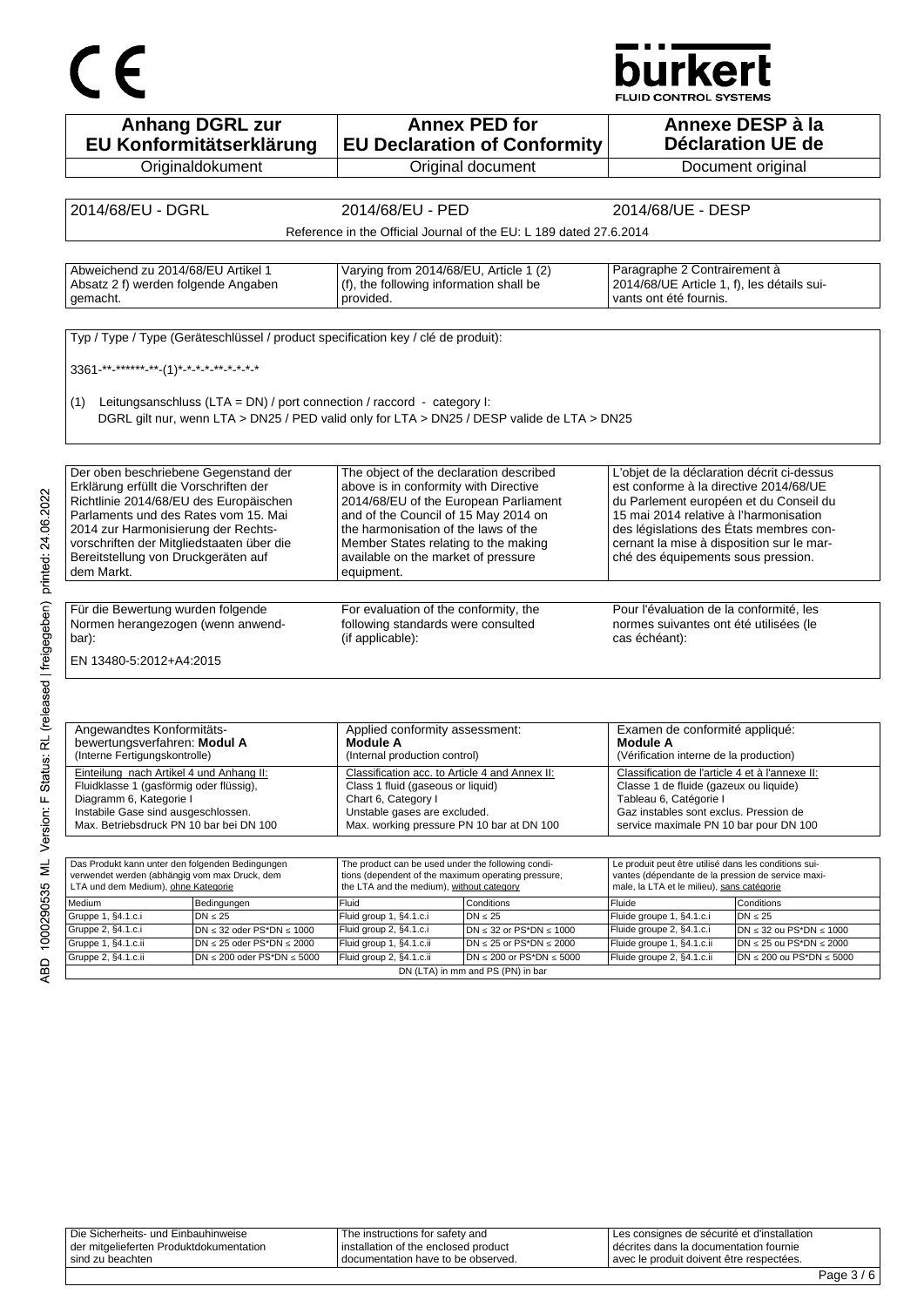

**Anhang EMV zur EU Konformitätserklärung Originaldokument Annex EMC for EU Declaration of Conformity** Original document **Annexe CEM à la Déclaration UE de**  Document original 2014/30/EU - EMV 2014/30/EU - EMC 2014/30/UE - CEM Reference in the Official Journal of the EU: L 96 dated 29.3.2014 Typ / Type / Type (Geräteschlüssel / product specification key / clé de produit):  $3361$ -\*\*-\*\*\*\*\*<sub>-</sub>\*\*-\*\*\*\*-(1)-\*-(2)-(3)-(4)-(5)-\*-(6)  $(1)$  NRS = 0, E  $(2)$  VSP = E  $(3)$  EAN = KD, MP  $(4)$  BED = I, G (5) IO = I, J, K, N, P (6) KOMM = G, E, M, N, Z Der oben beschriebene Gegenstand der Erklärung erfüllt die Vorschriften der Richtlinie 2014/30/EU des Europäischen Parlaments und des Rates vom 26. Februar 2014 zur Harmonisierung der Rechtsvorschriften der Mitgliedsstaaten über die elektromagnetische Verträglichkeit. The object of the declaration described above is in conformity with Directive 2014/30/EU of the European Parliament and of the Council of 26 February 2014 on the harmonisation of the laws of the Member States relating to electromagnetic compatibility. L'objet de la déclaration décrit ci-dessus est conforme à la directive 2014/30/UE du Parlement européen et du Conseil du 26 février 2014 relative à l'harmonisation des législations des États membres concernant la compatibilité électromagnétique. Für die Bewertung wurden folgende Normen herangezogen (wenn anwendbar): For evaluation of the conformity, the following standards were consulted (if applicable): Pour l'évaluation de la conformité, les normes suivantes ont été utilisées (le cas échéant): EN 61000-6-2:2019

| der mitgelieferten Produktdokumentation<br>sind zu beachten | I documentation have to be observed.                                      | avec le produit doivent être respectées.                                              |  |
|-------------------------------------------------------------|---------------------------------------------------------------------------|---------------------------------------------------------------------------------------|--|
| Die Sicherheits- und Einbauhinweise                         | The instructions for safety and<br>I installation of the enclosed product | Les consignes de sécurité et d'installation<br>décrites dans la documentation fournie |  |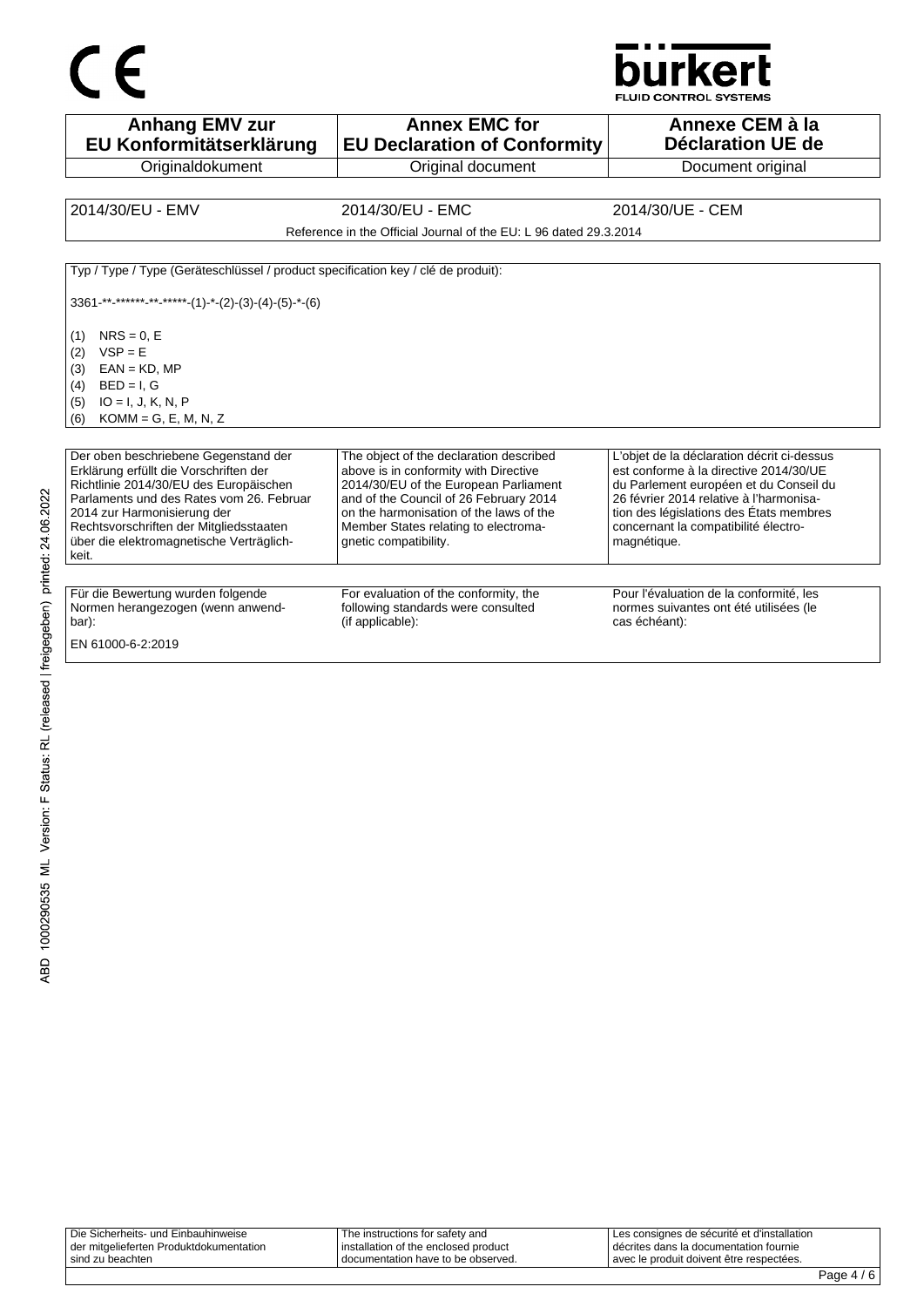# CE

## **burkert**

**FLUID CONTROL SYSTEMS** 

| <b>Anhang ROHS zur</b><br>EU Konformitätserklärung                                                                                                                                                                                                                                                                                                     | <b>Annex ROHS for</b><br><b>EU Declaration of Conformity</b>                                                                                                                                                                                                                                                                                                    | Annexe ROHS à la<br><b>Déclaration UE de</b>                                                                                                                                                                                                                                                                                                                                                                  |  |
|--------------------------------------------------------------------------------------------------------------------------------------------------------------------------------------------------------------------------------------------------------------------------------------------------------------------------------------------------------|-----------------------------------------------------------------------------------------------------------------------------------------------------------------------------------------------------------------------------------------------------------------------------------------------------------------------------------------------------------------|---------------------------------------------------------------------------------------------------------------------------------------------------------------------------------------------------------------------------------------------------------------------------------------------------------------------------------------------------------------------------------------------------------------|--|
| Originaldokument                                                                                                                                                                                                                                                                                                                                       | Original document                                                                                                                                                                                                                                                                                                                                               | Document original                                                                                                                                                                                                                                                                                                                                                                                             |  |
|                                                                                                                                                                                                                                                                                                                                                        |                                                                                                                                                                                                                                                                                                                                                                 |                                                                                                                                                                                                                                                                                                                                                                                                               |  |
| 2011/65/EU - ROHS                                                                                                                                                                                                                                                                                                                                      | 2011/65/EU - ROHS                                                                                                                                                                                                                                                                                                                                               | 2011/65/UE - ROHS                                                                                                                                                                                                                                                                                                                                                                                             |  |
|                                                                                                                                                                                                                                                                                                                                                        | Reference in the Official Journal of the EU: L 174 dated 07.11.2011                                                                                                                                                                                                                                                                                             |                                                                                                                                                                                                                                                                                                                                                                                                               |  |
| 2017/2102/EU                                                                                                                                                                                                                                                                                                                                           | Reference in the Official Journal of the EU: L 305 dated 21.11.2017                                                                                                                                                                                                                                                                                             |                                                                                                                                                                                                                                                                                                                                                                                                               |  |
| 2015/863/EU                                                                                                                                                                                                                                                                                                                                            | Reference in the Official Journal of the EU: L 137 dated 04.06.2015                                                                                                                                                                                                                                                                                             |                                                                                                                                                                                                                                                                                                                                                                                                               |  |
| 3361 ** ****** ** ***** * * * * * * * * *                                                                                                                                                                                                                                                                                                              |                                                                                                                                                                                                                                                                                                                                                                 |                                                                                                                                                                                                                                                                                                                                                                                                               |  |
| Das oben beschriebene Produkt erfüllt<br>die Vorschriften der Richtlinie<br>2011/65/EU und deren Ergänzungen<br>2017/2102/EU und 2015/863/EU.<br>Das Produkt erfüllt die Anforderungen<br>zur Beschränkung der Verwendung<br>bestimmter gefährlicher Stoffe in<br>Elektro- und Elektronikgeräten (Liste der<br>beschränkten Stoffe siehe Richtlinien). | The product described above complies<br>with the provisions of Directive<br>2011/65/EU and its amendments<br>2017/2102/EU and 2015/863/EU<br>The product complies with the<br>requirements on the restriction of the<br>use of certain hazardous substances in<br>electrical and electronic equipment (for<br>list of restricted substances see<br>Directives). | Le produit décrit ci-dessus est conforme<br>aux dispositions de la directive<br>2011/65/UE et de ses amendements<br>2017/2102/UE et 2015/863/UE.<br>Le produit est conforme aux exigences<br>relatives à la limitation de l'utilisation de<br>certaines substances dangereuses dans<br>les équipements électriques et<br>électroniques (pour la liste des<br>substances restreintes, voir les<br>Directives). |  |
| Für die Bewertung wurden folgende<br>Normen herangezogen (wenn anwend-<br>bar):<br>EN IEC 63000:2019-05                                                                                                                                                                                                                                                | For evaluation of the conformity, the<br>following standards were consulted<br>(if applicable):                                                                                                                                                                                                                                                                 | Pour l'évaluation de la conformité, les<br>normes suivantes ont été utilisées (le<br>cas échéant):                                                                                                                                                                                                                                                                                                            |  |

Die Sicherheits- und Einbauhinweise der mitgelieferten Produktdokumentation sind zu beachten The instructions for safety and installation of the enclosed product documentation have to be observed. Les consignes de sécurité et d'installation décrites dans la documentation fournie avec le produit doivent être respectées.